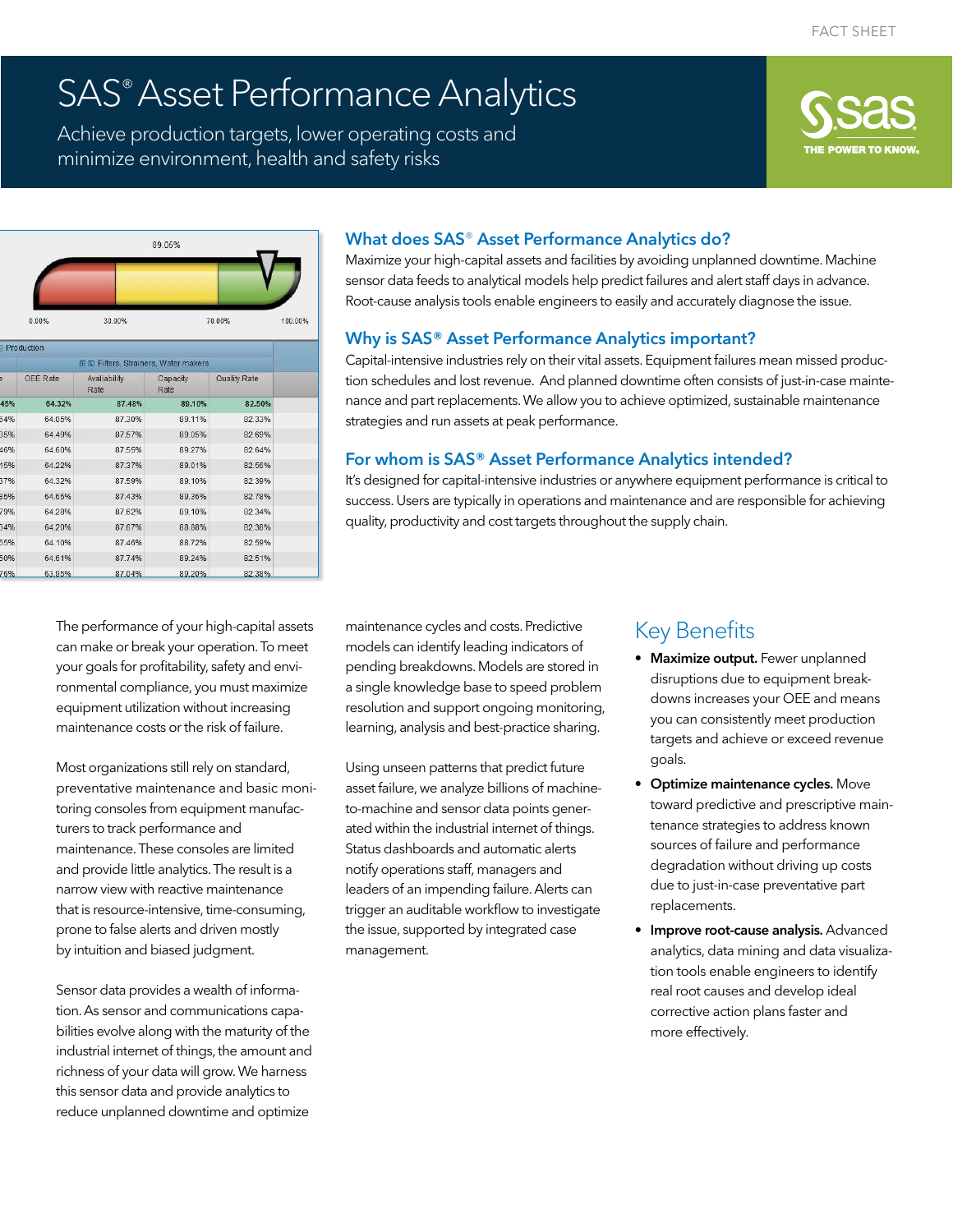## **Overview**

SAS Asset Performance Analytics is part of the SAS Quality Analytic Suite that provides an enterprise view of quality performance to help you manage the cost of quality, achieve quality excellence and increase customer satisfaction. It helps to improve the utilization of high-capital equipment. It analyzes data from the industrial internet of things, including sensor data and machine-tomachine data, to identify hidden patterns

that indicate probable failures. This foresight gives operations personnel time to bring the equipment down gently to address the issue: helping to avoid unplanned downtime, revenue losses and environment, health and safety issues. SAS Asset Performance Analytics also helps you reduce personnel and maintenance costs by pinpointing problems and aligning resources. It also allows you to detect and correct issues earlier to mitigate the risk of failures and outages.



Figure 1: Executive dashboards enable a clear view of asset performance KPIs and allow you to compare across geographies, organizational units, functional areas and asset types.



Figure 2: The analysis workbench enables engineers to quickly build new analytic models through a visual interface to identify stable data, align data and choose the best-fit analytical method.

#### Highly Scalable Data Integration and Management

Our data model helps remove the barriers imposed by siloed operational systems, and enables full visibility into what is happening on the shop floor and out in the field. It allows comparisons between entities, such as facilities, production lines, fleets, etc. Now with direct support for storing your data in SAP HANA or Hadoop, our data integration is even more flexible to meet your needs.

#### Automatic Monitoring and Alerts

Users can focus on issues that need speedy problem resolution. Alert notifications can be sent via email, text or pager, as part of a workflow or integrated into your information portal. Alerts guide engineers directly to the supporting control charts and supplemental reports can be supplied for analysis. Users can easily drill down to better understand the root cause of the issue. Corrective and preventative action (CAPA) workflows are initiated and case management provides a knowledge repository for standardized problem resolution, enabling an audit ability for asset and process changes.

#### Predictive Modeling

Advanced predictive modeling can accurately and reliably find hidden patterns in the data that indicate an impending failure or performance degradation. New models are developed based on historical events. In the dawn of the internet of things era, highperformance analytics ensures virtually limitless scalability to continuously monitor the health of your assets. You can test new sensor data against defined rules, thresholds and predictive scoring models to give you ample time to take the appropriate corrective action.

#### Self-Service Data Visualization and KPI Dashboards

Robust reporting capability provides access to standard and customized reports and KPI dashboards with drillable views, snapshots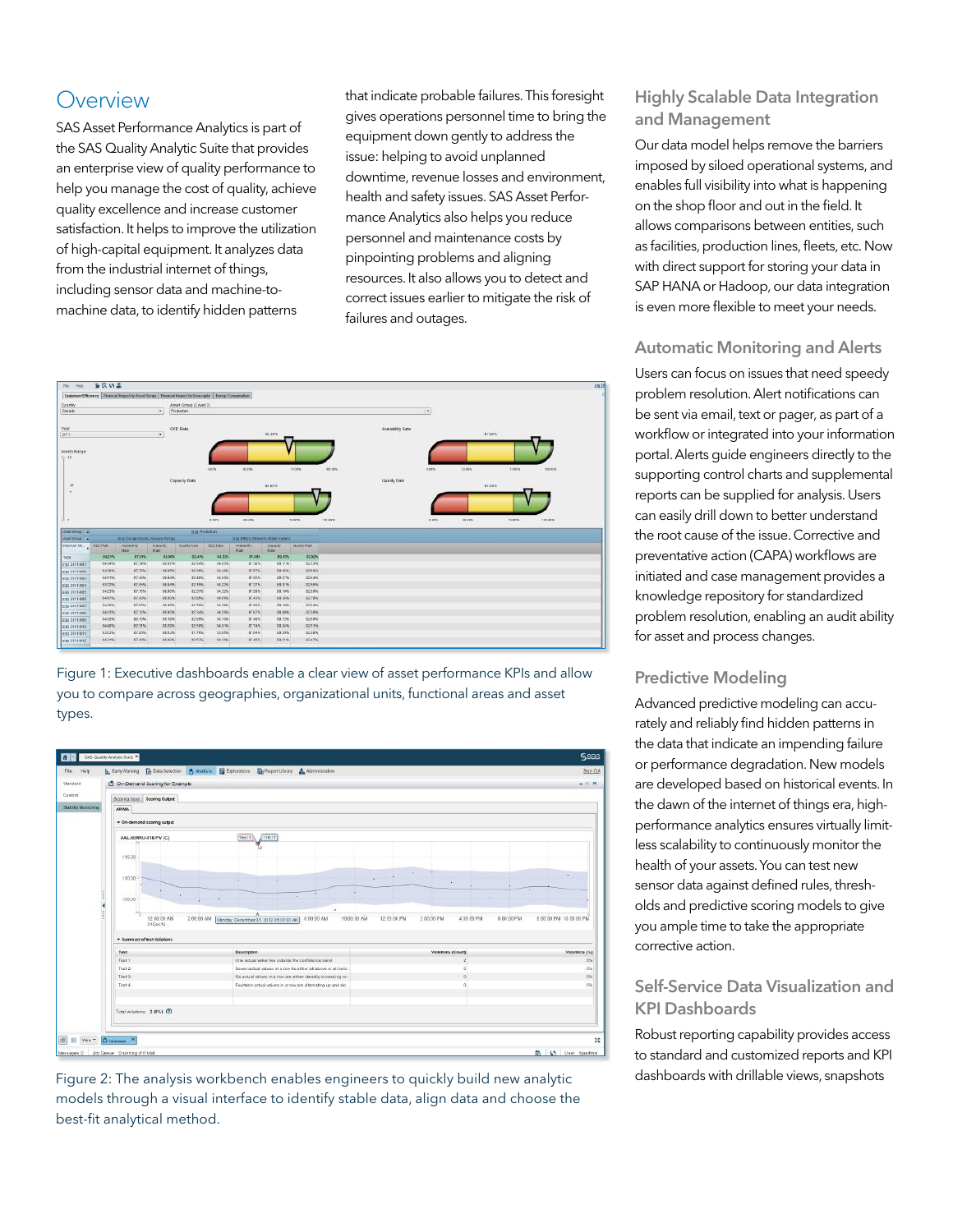and trends. You can easily create ad hoc Key Features reports with interactive data selection and parameter definitions. All reports and graphs can be easily shared. An executive dashboard enables reporting on current performance at various levels and dimensions (e.g., geographies, organizational units, functional areas, asset types, etc.).

#### Advanced Analytics

Advanced analytics means faster root-cause definition, higher first-time-fix rates and fewer repeat failures. Whether a casual user or an advanced statistician, users can easily drill into data and reports to explore the conditions, correlations and causality of events and future events. Through CAPA workflows, the root cause is quickly identified and preventative action taken to keep the operation running smoothly.

#### Asset Replacement Decision Support

The system supports your repair or replace trade-off analysis. Downtimes, production losses, parts costs, labor costs, probabilities of events, etc. are all considered and optimized to find the most profitable course.

Contents of detail tables can be seamlessly launched in other SAS products such as SAS Visual Analytics, SAS® Enterprise Guide® or SAS® Enterprise Miner™.

#### Deploy Models into SAS Event Stream Processing

Streaming data can be processed in the SAS Event Stream Processing engine. Results are then sent to the application to perform further analyses. (Additional software purchase required).

Enterprise, maintenance-centric data model

- Direct support for data storage in Hadoop and SAP HANA.
- Measurement data provided in both continuous and categorical measures for sensor and tag data, events and alarms.
- Asset and equipment data.
- Physical failure analysis data.
- Failure data.
- Inspection records.
- Maintenance records.
- Environmental data.
- Cost attributes.
- Organizational data.
- Textual information from any source (optional).

#### Automated monitoring and alerting

- Drill down by organization.
- Drill down by asset group.
- Drill down by functional area.
- Execute workflow.

#### Predictive modeling

- Decision trees.
- Neural networks.
- Regression analysis.
- Clustering.
- Scoring.
- Stability monitoring:
	- o Automatically builds prediction models based on user-selectable predictors.
	- o Models can be scheduled for continuous scoring.

#### Descriptive analysis

- Reliability analysis.
- Pattern analysis.
- Repairable systems analysis.
- Correlation analysis.
- Regression analysis.
- Asset analysis:
	- o Flexible framework to support any stored process(es) in the user interface.
	- o Handles user interactions.
	- o Surfaces and manages outputs.
	- o Persists status between sessions.
	- o Supports independent as well as dependent stored processes.
	- o Facility integrity and reliability delivered as "blueprint" (specific to the oil and gas industry).

Reporting and KPI dashboards with drillable alerts and reports

- Interactive KPI dashboard.
- Interactive web-based reports.
- Interactive web-based graphs.